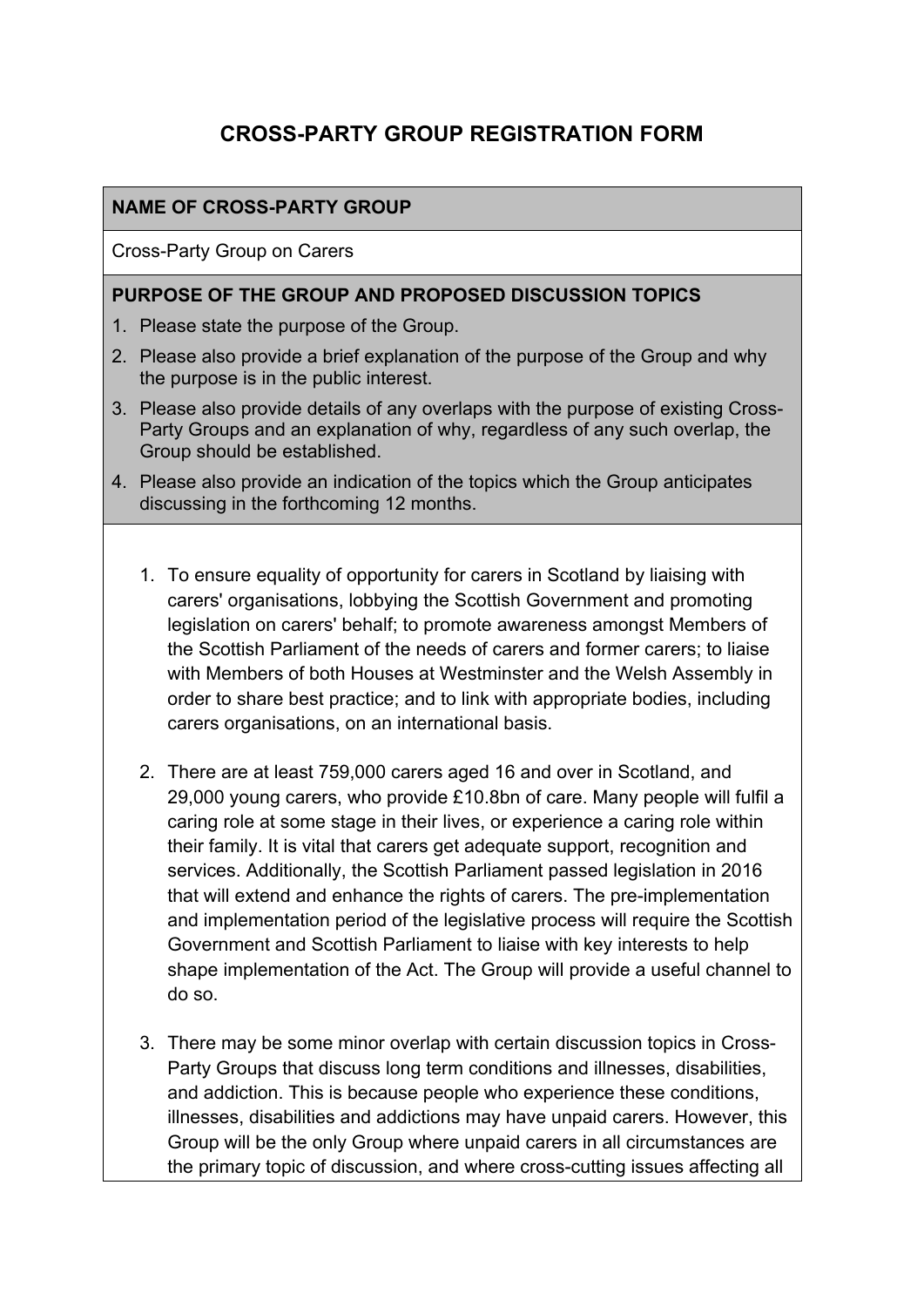carers can be discussed.

- 4. Topics for future discussion:
	- Implementation of the Carers (Scotland) Act
	- Forensic mental health caring issues
	- Learning disabilities and mental health
	- Carers' rights
	- Transitions and self-directed support

### **MSP MEMBERS OF THE GROUP**

Please provide names and party designation of all MSP members of the Group.

Claudia Beamish (Scottish Labour)

Graeme Dey (Scottish National Party)

Johann Lamont (Scottish Labour)

Joan McAlpine (Scottish National Party)

Alex Cole-Hamilton (Scottish Liberal Democrats)

Clare Haughey (Scottish National Party)

Rhoda Grant (Scottish Labour)

Donald Cameron (Scottish Conservative and Unionist Party)

Adam Tomkins (Scottish Conservative and Unionist Party)

## **NON-MSP MEMBERS OF THE GROUP**

For organisational members please provide only the name of the organisation, it is not necessary to provide the name(s) of individuals who may represent the organisation at meetings of the Group.

| <b>Individuals</b> | Lorraine Allan, Celia Sweeney, Michael Grieve, Carolynne<br>Hunter, Clare Lally-Steele, Cath Purdie |
|--------------------|-----------------------------------------------------------------------------------------------------|
| Organisations      | Alzheimer Scotland National Dementia Carers Action<br><b>Network</b>                                |
|                    | <b>Skills Development Scotland</b>                                                                  |
|                    | <b>Coalition of Carers In Scotland</b>                                                              |
|                    | <b>Carers Scotland</b>                                                                              |
|                    | <b>MECOPP</b>                                                                                       |
|                    | Learning Disability Alliance Scotland                                                               |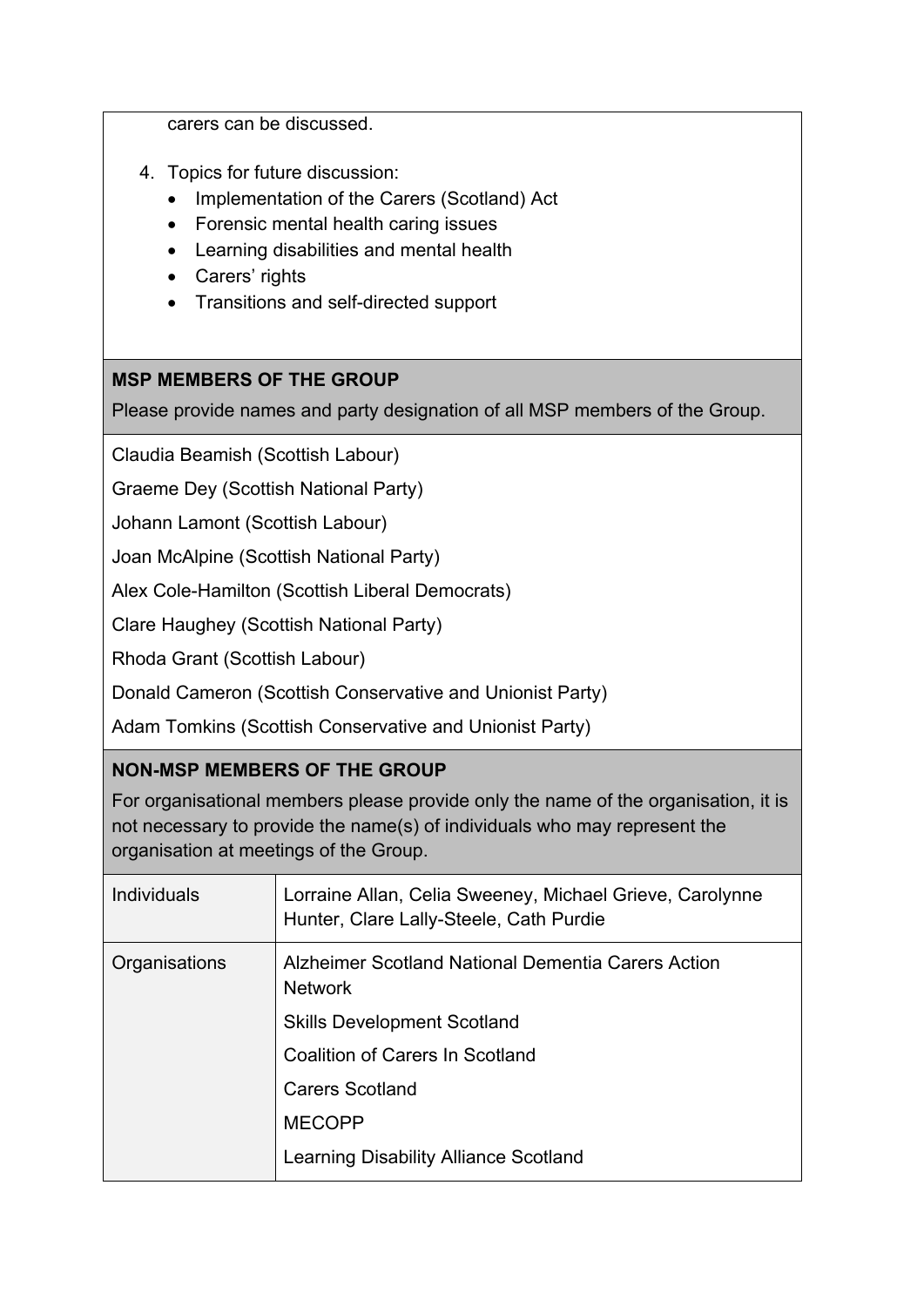| Helensburgh and Lomond Carers (SCIO)                                                 |
|--------------------------------------------------------------------------------------|
| <b>Glasgow South West Carers Centre</b>                                              |
| <b>Scottish Youth Parliament</b>                                                     |
| <b>Support In Mind Scotland</b>                                                      |
| North Lanarkshire Carers Together                                                    |
| <b>ENABLE Scotland</b>                                                               |
| <b>Health and Social Care ALLIANCE</b>                                               |
| Division of Clinical Psychology in Scotland, British<br><b>Psychological Society</b> |
| The Borders Carers Centre (SCIO)                                                     |
| <b>PASDA</b>                                                                         |
| <b>Stroke Association</b>                                                            |
| <b>Big Lottery Fund Scotland</b>                                                     |
| <b>Scottish Young Carers Services Alliance</b>                                       |
| <b>Shared Care Scotland</b>                                                          |
| <b>Carers Trust Scotland</b>                                                         |
| <b>Family Fund</b>                                                                   |
| <b>Standard Life Carers Network</b>                                                  |
| <b>PAMIS</b>                                                                         |
| <b>Centrica Carers Network</b>                                                       |
| <b>Falkirk and Clackmannanshire Carers Centre</b>                                    |
| VSA Aberdeen City (Adult carers and young carers)                                    |
| Mindroom                                                                             |
| Care Inspectorate                                                                    |
| <b>VOCAL</b>                                                                         |
| <b>Marie Curie</b>                                                                   |
|                                                                                      |

# **GROUP OFFICE BEARERS**

Please provide names for all office bearers. The minimum requirement is that two of the office bearers are MSPs and one of these is Convener – beyond this it is a matter for the Group to decide upon the office bearers it wishes to have. It is permissible to have more than one individual elected to each office, for example, co-conveners or multiple deputy conveners.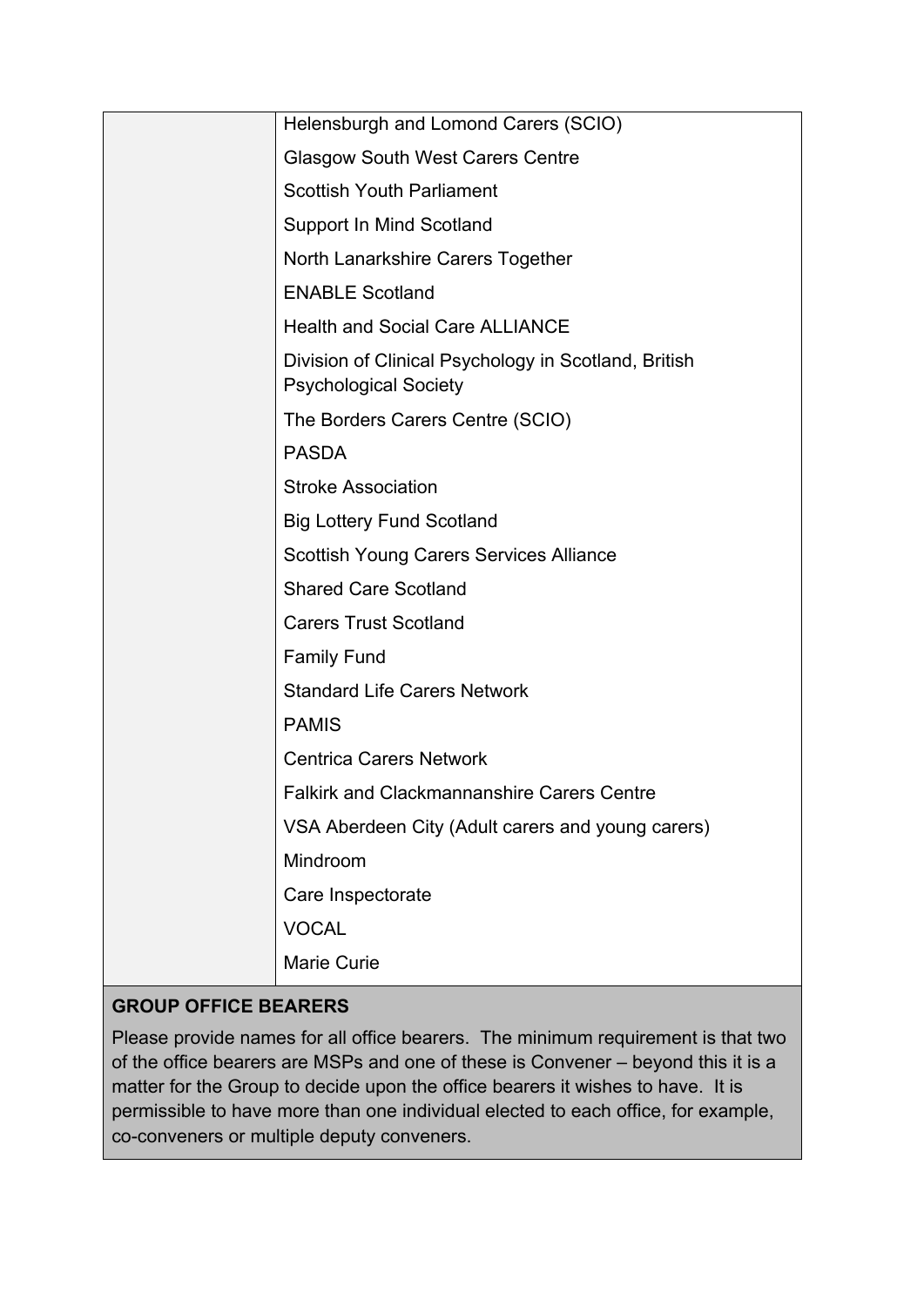| Co-convener | Claudia Beamish                       |
|-------------|---------------------------------------|
| Co-convener | Graeme Dey                            |
| Secretary   | Heather Noller, Carers Trust Scotland |
| Treasurer   | n/a                                   |

#### **FINANCIAL BENEFITS OR OTHER BENEFITS**

Please provide details of any financial or material benefit(s) the Group anticipates receiving from a single source in a calendar year which has a value, either singly or cumulatively, of more than £500. This includes donations, gifts, hospitality or visits and material assistance such as secretariat support.

Carers Trust Scotland – staff time approx. £800 per year (attendance @ 4 meetings a year + 1 day administration for each meeting)

Carers Trust Scotland – hospitality costs – on average £100 per meeting

## **SUBSCRIPTION CHARGED BY THE GROUP**

Please provide details of the amount to be charged and the purpose for which the subscription is intended to be used.

#### None

#### **CONVENER CONTACT DETAILS**

| Name                     | Claudia Beamish                                           |  |
|--------------------------|-----------------------------------------------------------|--|
| Parliamentary<br>address | M1.10<br>The Scottish Parliament<br>Edinburgh<br>EH99 1SP |  |
| Telephone<br>number      | 0131 348 6889                                             |  |

# **STATEMENT ON COMPLIANCE WITH THE CODE OF CONDUCT**

I declare that the Cross-Party Group on Carers is constituted and will comply with the terms of Section 6 of the Code of Conduct for Members of the Scottish Parliament.